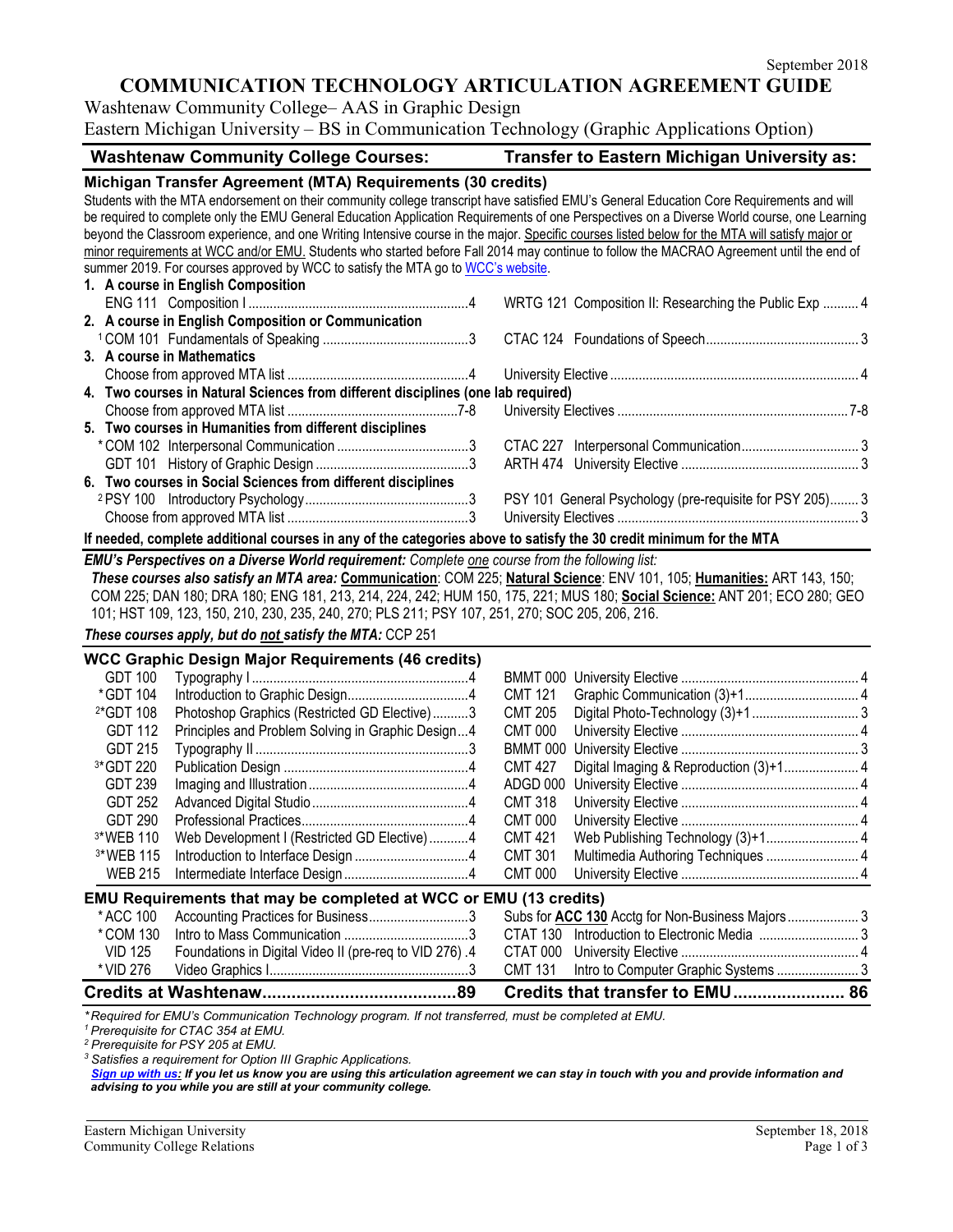# **COMMUNICATION TECHNOLOGY ARTICULATION AGREEMENT GUIDE**

Washtenaw Community College– AAS in Graphic Design Eastern Michigan University – BS in Communication Technology (Graphic Applications Option)

## **Completion of the Communication Technology Program at EMU**

| <b>Major Requirements</b><br><b>Media Production</b><br>CTAT 141 Digital Media Production for Non-Majors3<br>CTAT 331 Intermediate Radio Production & Direction (3) | (38 credits)<br>(6 credits) |
|---------------------------------------------------------------------------------------------------------------------------------------------------------------------|-----------------------------|
| CTAT 332 Intermediate TV Production & Direction (3)<br>Any approved 300 level production course (3)                                                                 |                             |
| <b>Transmission Systems</b><br><sup>2</sup> CMT 305W Communication Transmission Systems 3<br>ELEC 120 Principles of Electrical Theory 3                             | (9 credits)                 |
| <b>Communication Theory and Practice (3 credits)</b><br>CTAC 354 Organizational Communication 3                                                                     |                             |
| PSY 205 Quantitative Methods in Psychology 3                                                                                                                        |                             |
| <b>Management Skills</b><br>CMT 336 Electronic Publishing Technology 3                                                                                              | (3 credits)                 |
| CMT 409 Emerging Trends in Comm and Info Tech 3<br>CMT 425 Communication Technology & Social Change 3<br>Senior Seminar in Communication Technology 2<br>CMT 470    |                             |

### **Suggested Sequence for completing the program:**

| <b>Fall Semester</b>   |                                                             | (12 credits) |
|------------------------|-------------------------------------------------------------|--------------|
|                        |                                                             |              |
|                        |                                                             |              |
| <b>CMT 336</b>         |                                                             |              |
| <b>ELEC 120</b>        | or substitute approved by program advisor3                  |              |
| <b>Winter Semester</b> |                                                             | (14 credits) |
|                        |                                                             |              |
|                        |                                                             |              |
| <b>CMT 470</b>         |                                                             |              |
|                        |                                                             |              |
| <b>MKTG 360</b>        |                                                             |              |
| <b>Fall Semester</b>   |                                                             | (12 credits) |
|                        | CTAT 331, 332 F, pre-req: CTAT 141 (or CTAT 130, 131, 132)3 |              |
|                        |                                                             |              |
|                        |                                                             |              |
|                        |                                                             |              |

*\* If sufficient credits are not transferred, credits must be* 

<sup>1</sup> Satisfies EMU's Learning Beyond the Classroom requirement.

*<sup>2</sup> Satisfies EMU's Writing Intensive requirement.*